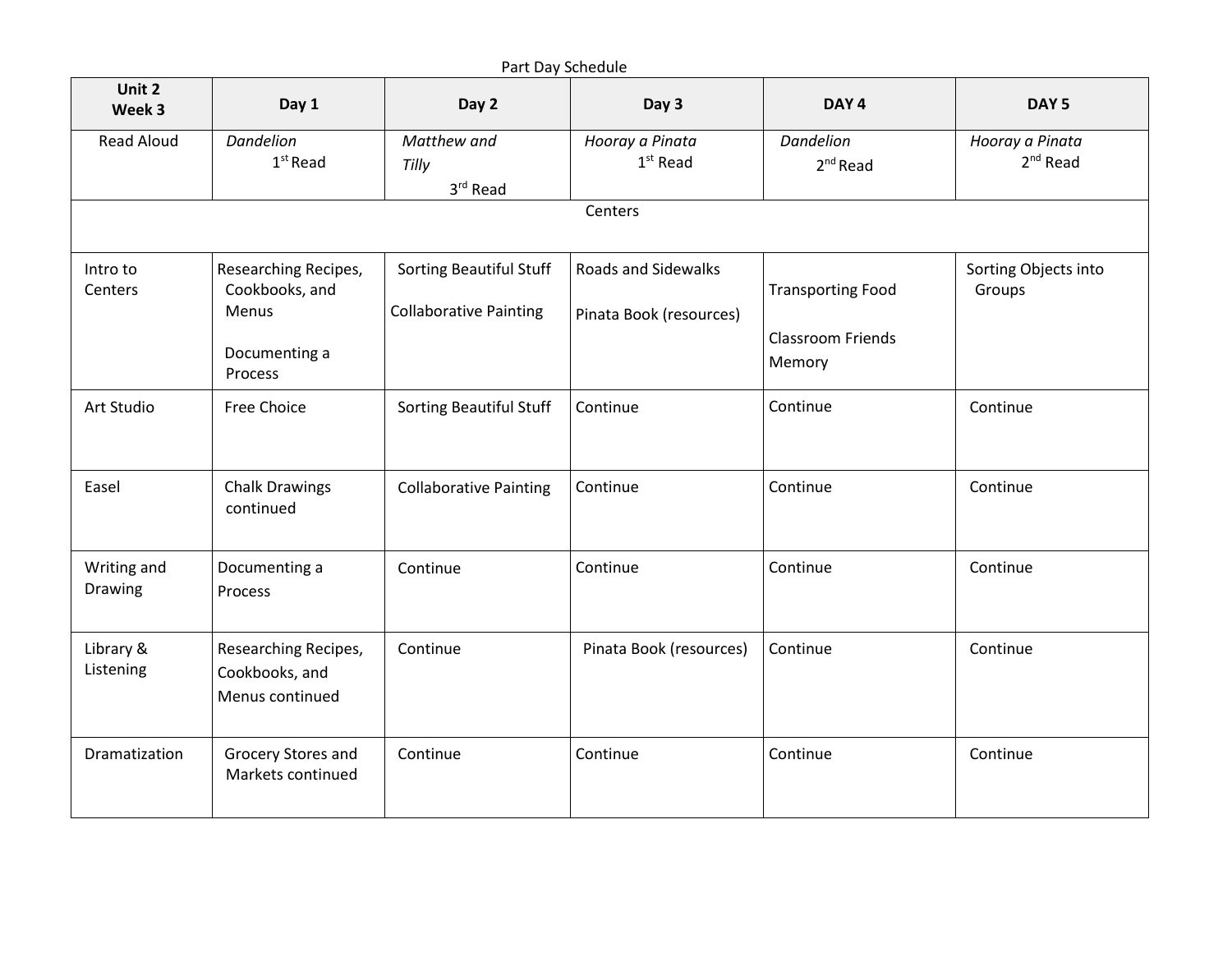| <b>Blocks</b>                                                         | Constructing a<br>Playground<br>Continued                                         | Continue                                                                                                                                                                                                      | Continue                                                                                                                     | <b>Transporting Food</b>           | Continue                                                                                                                                      |  |  |
|-----------------------------------------------------------------------|-----------------------------------------------------------------------------------|---------------------------------------------------------------------------------------------------------------------------------------------------------------------------------------------------------------|------------------------------------------------------------------------------------------------------------------------------|------------------------------------|-----------------------------------------------------------------------------------------------------------------------------------------------|--|--|
| Discovery<br>Table                                                    | <b>Molding Sand</b><br>continue                                                   | Continue                                                                                                                                                                                                      | <b>Roads and Sidewalks</b>                                                                                                   | Continue                           | Continue                                                                                                                                      |  |  |
| Puzzles &<br>Manipulatives                                            | <b>Classroom Friends</b><br>Puzzles & Sorting<br>Objects into Groups<br>continued | Continue                                                                                                                                                                                                      | Continue                                                                                                                     | <b>Classroom Friends</b><br>Memory | Continue                                                                                                                                      |  |  |
| Technology                                                            | library-recipe e book<br>continued                                                | small groups-making lemonade                                                                                                                                                                                  |                                                                                                                              | block area-transporting<br>food    |                                                                                                                                               |  |  |
| Thinking &<br>Feedback                                                |                                                                                   |                                                                                                                                                                                                               |                                                                                                                              |                                    |                                                                                                                                               |  |  |
| <b>SWPL Whole</b><br>Group                                            | Refer to Clipboard directions                                                     |                                                                                                                                                                                                               |                                                                                                                              |                                    |                                                                                                                                               |  |  |
| Let's Find Out<br>About It<br>Problem<br><b>Stories</b>               | LFOAI:<br>Advertisement<br>Signs                                                  | LFOAI:<br>Loveys                                                                                                                                                                                              | Problem Story (class<br>discusses issues<br>impacting classroom<br>community)<br>or<br><b>Social Emotional</b><br>Curriculum | LFOAI:<br>Barbershop               | Problem Story (class<br>discusses issues<br>impacting classroom<br>community)<br>Or<br><b>Social Emotional</b><br><b>Curriculum of Choice</b> |  |  |
| Math Whole<br>Group<br><b>Small Groups</b><br>Story<br>Telling/Acting | <b>Math Whole</b><br>Group<br>Every Buddy<br>Counts                               | <b>Group1 Literacy (choose 1)</b><br>High Support: Pinata Paper Mache<br>Medium Support: Making Lemonade<br>Group 2 Math (choose 1)<br>Medium Support: Buddy Counting<br>Medium Support: Playing with Friends |                                                                                                                              |                                    | <b>Story Telling/Acting</b><br>(refer to<br>Storytelling/Story<br><b>Acting Guide</b>                                                         |  |  |